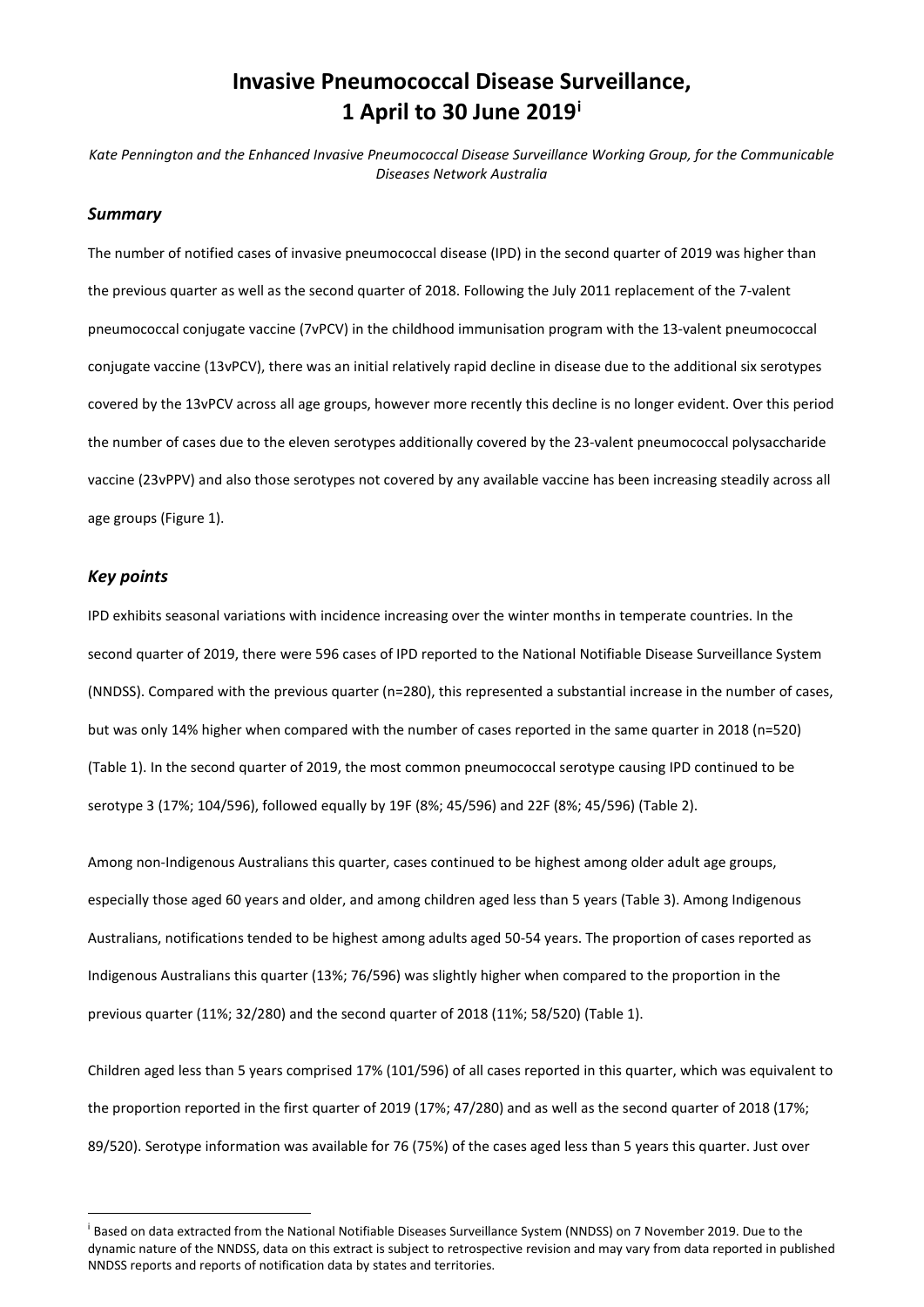half of these cases (55%; 42/76) had a serotype included in the 13vPCV, which was lower compared to the previous quarter (62%; 21/34), but higher than the second quarter of 2018 (48%; 32/67) [\(Figure 2\)](#page-4-1). The most frequent serotypes among cases aged less than 5 years this quarter were serotype 3 (30%; 23/76) and 19A (15%; 11/76), both of which are included in the 13vPCV. Of the 42 cases aged less than 5 years with 13vPCV serotypes, 19 cases were fully vaccinated and considered to be 13vPCV failures. These 13vPCV failures were due to serotypes 3 (n=13), 19A (n=3) and 19F (n=3) [\(Table 4\)](#page-5-0).

Among Indigenous Australians aged 50 years and over, there were 35 cases of IPD reported this quarter. Of those cases with a reported serotype (n=31), 21 (68%) were due to a serotype included in the 23vPPV. Whilst there was no particular serotype dominant amongst this population group this quarter, for serotypes 3 and 22F there were four cases of each reported [\(Figure 3\)](#page-5-1). The proportion of cases with a reported serotype that were due to a serotype included in the 23vPPV was substantially higher compared to the last quarter (33%; 3/9), but lower compared to the second quarter of 2018 (81%; 13/16).

Among non-Indigenous Australians<sup>[ii](#page-1-0)</sup> aged 65 years and over there were 209 cases of IPD reported this quarter. The number of notified cases of IPD in this population group was 2.5 times the number of cases reported in the previous quarter (n=85) and slightly higher than the number reported in the second quarter of 2018 (n=195). Of those cases with a reported serotype (n=201), 61% (123/201) were due to a serotype included in the 23vPPV [\(Figure](#page-6-0) 4). This was similar to the proportions in the previous quarter (61%; 50/82), but slightly lower than the second quarter of 2018 (56%; 106/189). For this quarter, serotype 3 (n=37) was the most common serotype reported for this population group, followed by serotypes 22F (n=18) and 19F (n=15). All of these serotypes are included in the 23vPPV.

During this quarter there were 33 deaths attributed to a variety of IPD serotypes. Eighteen (55%) of the cases had a serotype covered by currently available pneumococcal vaccines, 12 (36%) were due to a non-vaccine serotype, and three were reported as being untyped. Six of the reported deaths this quarter was reported among Indigenous Australians. The median age of those cases reported to have died this quarter was 72 years (range 0 to 97 years).

<span id="page-1-0"></span>ii Non-Indigenous Australians includes cases reported with an Indigenous status of non-Indigenous, not stated, blank or unknown.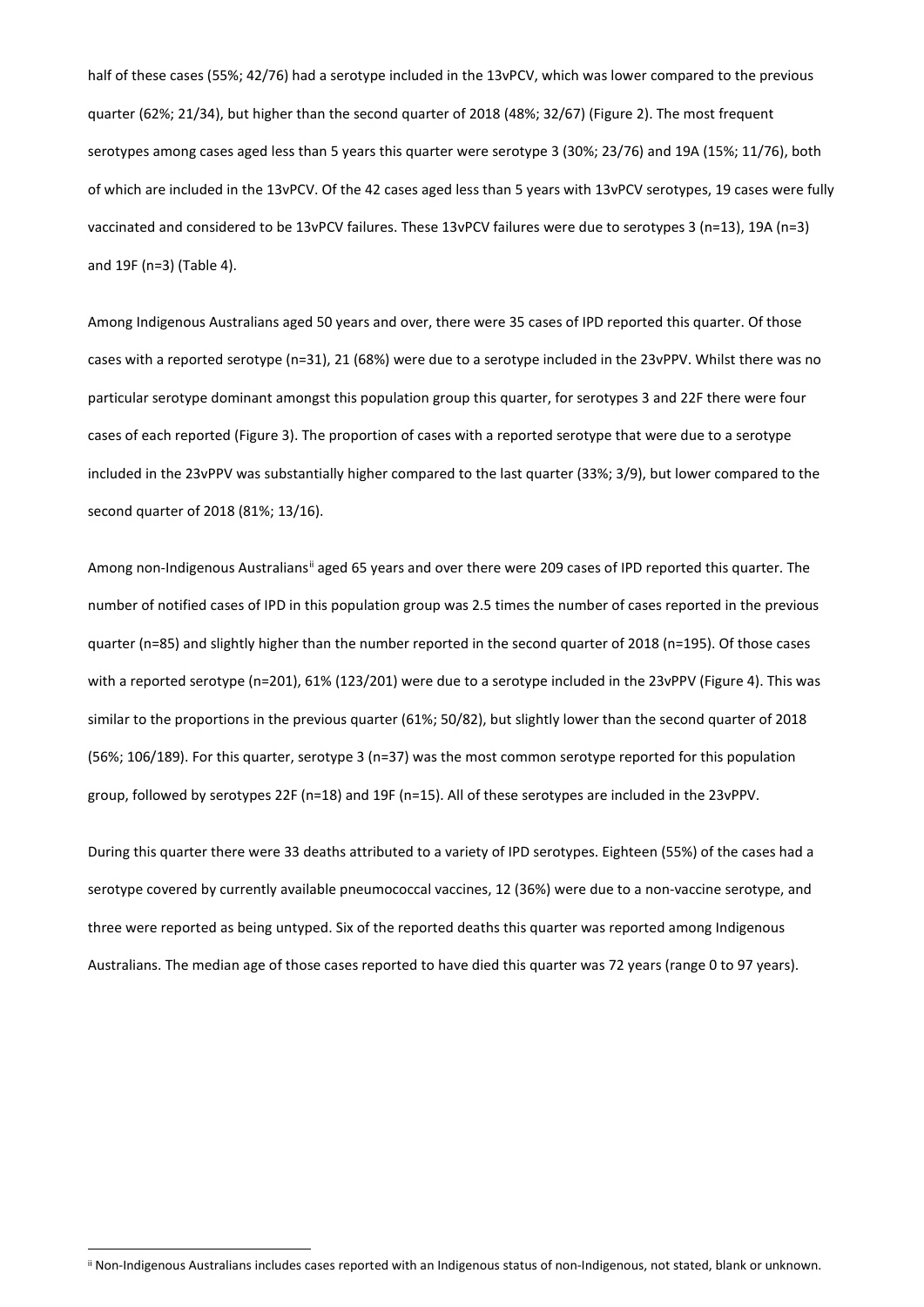# <span id="page-2-0"></span>**Figure 1: Notifications of invasive pneumococcal disease, Australia, 1 January 2002 to 30 June 2019, by vaccine serotype group**



# In 1999, the 23vPPV was funded for all Indigenous Australians aged 50 years and over, as well as younger Indigenous Australian adults with risk factors.

\* NIP - National Immunisation Program.

| <b>Indigenous status</b>                                                               | <b>ACT</b> | <b>NSW</b> | <b>NT</b> | Qld         | <b>SA</b> | <b>Tas</b> | <b>Vic</b> | <b>WA</b>    | <b>Total</b><br>2nd gtr<br>2019 | <b>Total</b><br>1st gtr<br>2019 | <b>Total</b><br>2nd gtr<br>2018 |
|----------------------------------------------------------------------------------------|------------|------------|-----------|-------------|-----------|------------|------------|--------------|---------------------------------|---------------------------------|---------------------------------|
| Indigenous                                                                             | 0          | 16         | 11        | 18          | 7         | 1          | 3          | 20           | 76                              | 32                              | 58                              |
| Non-Indigenous                                                                         | 12         | 139        | 4         | 78          | 43        | 8          | 133        | 52           | 469                             | 231                             | 420                             |
| Not stated / Unknown                                                                   | 0          | 25         | 0         | $\mathbf 0$ | $\pmb{0}$ | 0          | 25         | $\mathbf{1}$ | 51                              | 17                              | 42                              |
| <b>Total</b>                                                                           | 12         | 180        | 15        | 96          | 50        | 9          | 161        | 73           | 596                             | 280                             | 520                             |
| Indigenous status<br>completeness <sup>*</sup> (%)                                     | 100        | 86         | 100       | 100         | 100       | 100        | 84         | 99           | 91                              | 94                              | 92                              |
| Indigenous status<br>completeness in<br>targeted groups <sup><math>*</math>†</sup> (%) | 100        | 89         | 100       | 100         | 100       | 100        | 97         | 98           | 95                              | 97                              | 98                              |
| Serotype<br>completeness <sup>#</sup> (%)                                              | 100        | 89         | 100       | 98          | 68        | 100        | 96         | 92           | 92                              | 90                              | 94                              |

## <span id="page-2-1"></span>**Table 1: Notified cases of invasive pneumococcal disease, Australia, 1 April to 30 June 2019, by Indigenous status, serotype completeness and state or territory**

\* Indigenous status completeness is defined as the reporting of a known Indigenous status, excluding the reporting of not stated or unknown Indigenous status.

† Targeted groups for follow-up by almost all jurisdictions and public health units are cases aged less than 5 years and 50 years and over. ǂ Serotype completeness is the proportion of all cases of invasive pneumococcal disease that were reported with a serotype or reported as nontypable. Incomplete serotype data can occur in cases when (i) no isolate was available as diagnosis was by polymerase chain reaction and no molecular typing was attempted or was not possible due to insufficient genetic material; (ii) the isolate was not referred to the reference laboratory or was not viable; (iii) typing was pending at the time of reporting, or no serotype was reported by the notifying jurisdiction to the National Notifiable Diseases Surveillance System.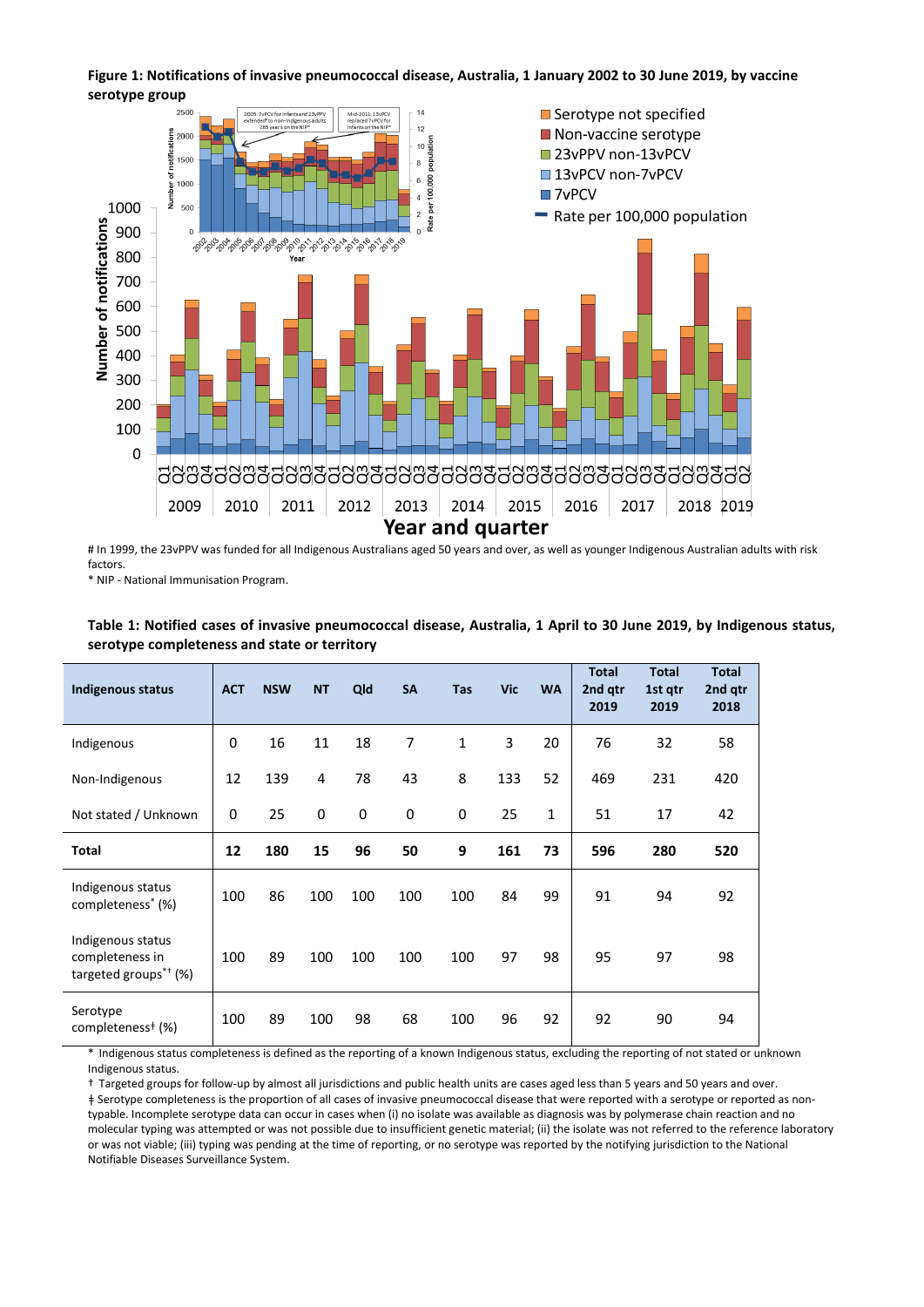<span id="page-3-0"></span>**Table 2: Distribution of serotypes causing invasive pneumococcal disease in notified cases, Australia, 1 April to 30 June 2019, by age group**

| Vaccine type and serotype | <b>Under 5</b> | $5 - 64$                | $65+$                   | Serotype total*         |
|---------------------------|----------------|-------------------------|-------------------------|-------------------------|
| 7vPCV                     |                |                         |                         |                         |
| $\overline{4}$            | $\pmb{0}$      | 9                       | $\pmb{0}$               | 9                       |
| 14                        | $\mathbf 0$    | 3                       | $\mathbf{1}$            | $\overline{\mathbf{4}}$ |
| 19F                       | $\overline{7}$ | 22                      | 16                      | 45                      |
| 13vPCV non-7vPCV          |                |                         |                         |                         |
| $\overline{3}$            | 23             | 43                      | 38                      | 104                     |
| 19A                       | 11             | 15                      | 12                      | 38                      |
| 7F                        | $\mathbf{1}$   | 11                      | $\overline{2}$          | 14                      |
| 23vPPV non-13vPCV         |                |                         |                         |                         |
| 8                         | $\pmb{0}$      | 18                      | $\overline{2}$          | 20                      |
| 10A                       | $\mathbf{1}$   | $\mathbf{3}$            | $\overline{\mathbf{3}}$ | $\overline{7}$          |
| 11A                       | 3              | $\overline{7}$          | 9                       | 19                      |
| 12F                       | $\mathbf 1$    | 11                      | $\mathsf{O}\xspace$     | 12                      |
| 20                        | 0              | $\boldsymbol{6}$        | $\overline{2}$          | 8                       |
| 9N                        | 0              | 12                      | 13                      | 25                      |
| 22F                       | $\overline{7}$ | 19                      | 19                      | 45                      |
| 15B                       | 0              | 5                       | $\mathbf 1$             | 6                       |
| 17F                       | $\mathsf 0$    | $\overline{2}$          | $\mathbf 2$             | $\overline{\mathbf{4}}$ |
| 33F                       | $\overline{2}$ | 6                       | 8                       | 16                      |
| Non-vaccine type          |                |                         |                         |                         |
| 15A                       | $\mathbf 0$    | $\overline{2}$          | $\boldsymbol{6}$        | 8                       |
| 31                        | $\pmb{0}$      | $\overline{7}$          | $\overline{7}$          | 14                      |
| 38                        | $\mathbf 2$    | $\overline{2}$          | $\overline{7}$          | 11                      |
| 34                        | $\mathbf 0$    | $\overline{2}$          | $\mathbf 1$             | 3                       |
| 13                        | $\mathbf 0$    | $\overline{2}$          | $\pmb{0}$               | $\overline{2}$          |
| 23B                       | 8              | 12                      | 11                      | 31                      |
| 6C                        | $\mathbf{1}$   | $\overline{7}$          | 13                      | 21                      |
| 23A                       | 0              | 3                       | $\overline{7}$          | 10                      |
| 35B                       | $\mathbf{1}$   | $\overline{\mathbf{4}}$ | 8                       | 13                      |
| 15C                       | 5              | $\overline{2}$          | 3                       | 10                      |
| 16F                       | $\mathsf 0$    | $\overline{\mathbf{4}}$ | 9                       | 13                      |
| 18A                       | $\pmb{0}$      | 4                       | $\pmb{0}$               | $\pmb{4}$               |
| 35F                       | $\mathsf 0$    | $\mathbf{1}$            | $\pmb{4}$               | 5                       |
| Other                     |                |                         |                         |                         |
| Other serotypes           | $\overline{3}$ | 13                      | 6                       | 22                      |
| Unknown                   | 25             | 19                      | 9                       | 53                      |
| <b>Total</b>              | 101            | 276                     | 219                     | 596                     |

\* Serotypes that only occur in less than 5 cases per quarter are grouped as 'Other' and include 'non-typable' isolates this quarter.

† 'Serotype unknown' includes those serotypes reported as 'no isolate', 'not referred', 'not viable', 'typing pending' and 'untyped'.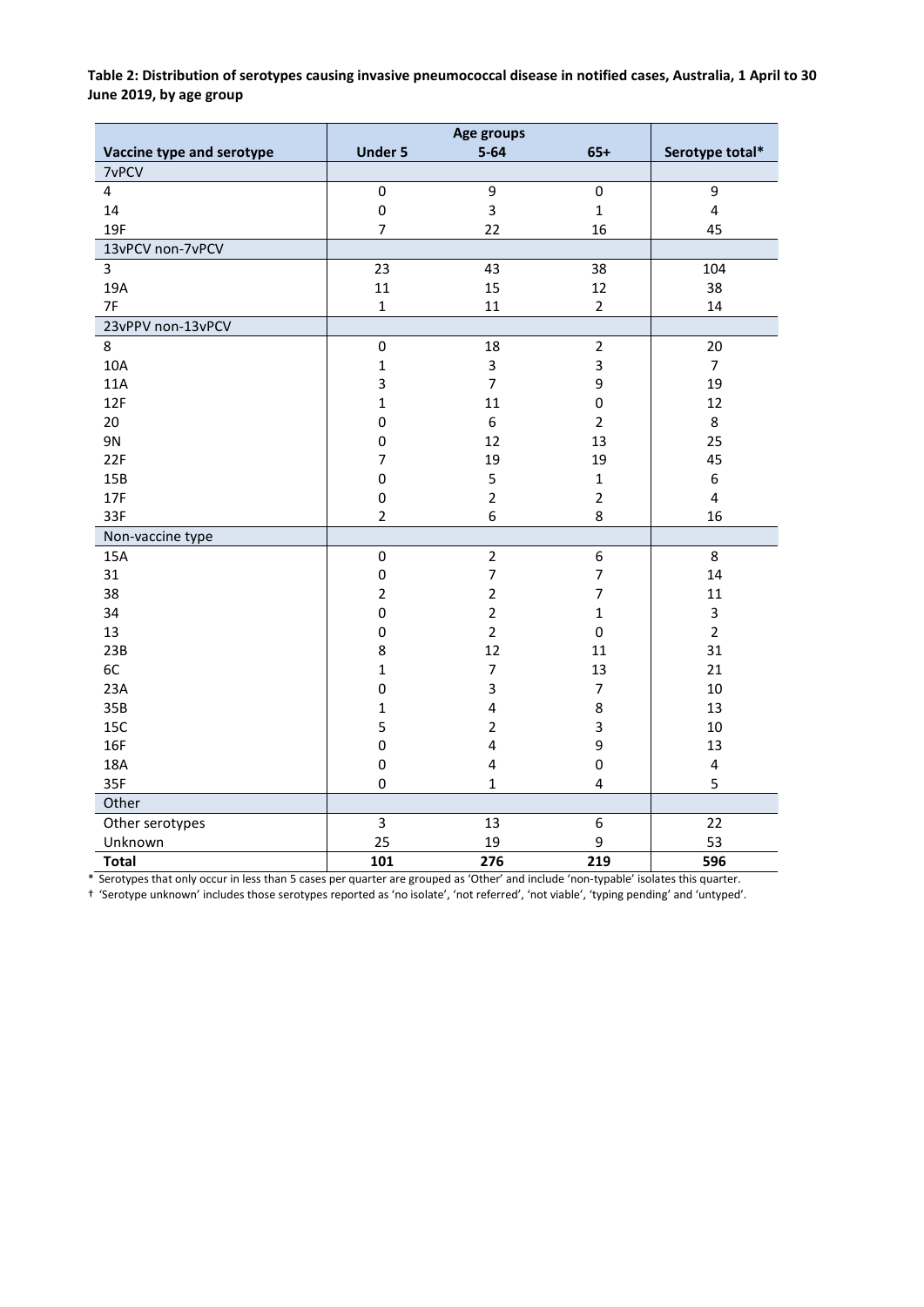<span id="page-4-0"></span>**Table 3: Notified cases of invasive pneumococcal disease, Australia, 1 April to 30 June 2019, by Indigenous status and age group**

|              |                | Indigenous status     |               |     |
|--------------|----------------|-----------------------|---------------|-----|
| Age group    | Indigenous     | <b>Total</b>          |               |     |
|              |                | <b>Non-Indigenous</b> | Not reported* |     |
| 00-04        | 8              | 86                    | 7             | 101 |
| 05-09        | 0              | 14                    | 7             | 21  |
| $10 - 14$    | 5              | $\overline{2}$        | 1             | 8   |
| 15-19        | 3              | $\overline{2}$        | 1             | 6   |
| $20 - 24$    | $\mathbf{1}$   | 5                     | 2             | 8   |
| $25 - 29$    | $\overline{2}$ | 4                     | 1             | 7   |
| 30-34        | 6              | 8                     | 6             | 20  |
| 35-39        | 3              | 9                     | 5             | 17  |
| 40-44        | 8              | 12                    | 3             | 23  |
| 45-49        | 5              | 20                    | 4             | 29  |
| 50-54        | 14             | 16                    | $\mathbf{1}$  | 31  |
| 55-59        | 7              | 36                    | 2             | 45  |
| 60-64        | 4              | 56                    | 1             | 61  |
| 65-69        | 3              | 42                    | 2             | 47  |
| 70-74        | $\overline{2}$ | 36                    | $\mathbf{1}$  | 39  |
| 75-79        | 2              | 37                    | 1             | 40  |
| 80-84        | 3              | 37                    | 3             | 43  |
| $85+$        | $\Omega$       | 47                    | 3             | 50  |
| <b>Total</b> | 76             | 469                   | 51            | 596 |

\* Not reported is defined as not stated, blank or unknown Indigenous status.

## <span id="page-4-1"></span>**Figure 2: Notifications and annual rates\* of invasive pneumococcal disease in children aged less than 5 years, Australia, 1 January 2009 to 30 June 2019, by vaccine serotype group**



\* Annual rates are shown on quarter 2, excluding 2019.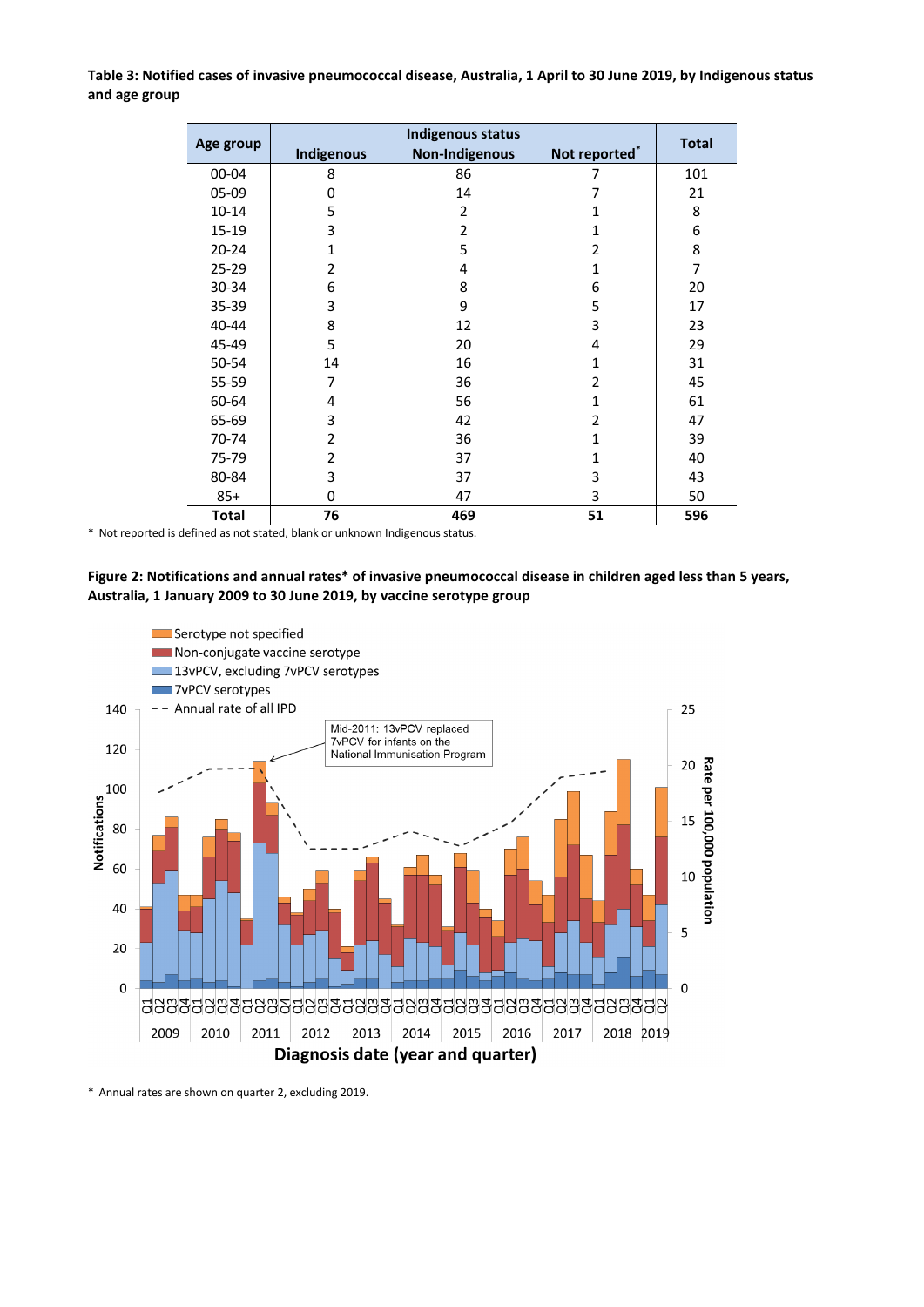#### <span id="page-5-0"></span>**Table 4: Characteristics of 13vPCV failures in children aged less than 5 years, Australia, 1 April to 30 June 2019**

| Age     | Indigenous status | <b>Serotype</b> | <b>Clinical category</b>     | <b>Risk factor(s)</b>     |
|---------|-------------------|-----------------|------------------------------|---------------------------|
| 2 years | Non-Indigenous    | 3               | Pneumonia (pleural effusion) | Childcare attendee        |
| 2 years | Non-Indigenous    | 3               | Pneumonia                    | No risk factor identified |
| 2 years | Non-Indigenous    | 19A             | Pneumonia                    |                           |
| 2 years | Non-Indigenous    | 3               | Pneumonia                    | No risk factor identified |
| 2 years | Non-Indigenous    | 3               | Pneumonia                    | No risk factor identified |
| 2 years | Non-Indigenous    | 19F             | Bacteraemia                  | Chronic illness           |
| 3 years | Non-Indigenous    | 3               | Pneumonia                    | No risk factor identified |
| 3 years | Non-Indigenous    | 19F             | Pneumonia                    | Other                     |
| 3 years | Non-Indigenous    | 3               | Pneumonia                    | No risk factor identified |
| 3 years | Non-Indigenous    | 3               | Pneumonia (pleural empyema)  |                           |
| 3 years | Non-Indigenous    | 3               | Pneumonia                    | No risk factor identified |
| 3 years | Non-Indigenous    | 3               | Pneumonia                    | No risk factor identified |
| 3 years | Non-Indigenous    | 3               | Pneumonia                    | No risk factor identified |
| 4 years | Non-Indigenous    | 19F             | Pneumonia                    | No risk factor identified |
| 4 years | Non-Indigenous    | 19A             | Pneumonia                    | Childcare attendee        |
| 4 years | Non-Indigenous    | 3               | Pneumonia                    |                           |
| 4 years | Non-Indigenous    | 19A             | No data provided             |                           |
| 4 years | Non-Indigenous    | 3               | Pneumonia                    | No risk factor identified |
| 4 years | Non-Indigenous    | 3               | Pneumonia                    | No risk factor identified |

<span id="page-5-1"></span>**Figure 3: Notifications and annual rates\* of all invasive pneumococcal disease in Indigenous Australians aged 50 years or over, Australia, 1 January 2009 to 30 June 2019, by vaccine serotype group**



\* Annual rates are shown on quarter 2, excluding 2019.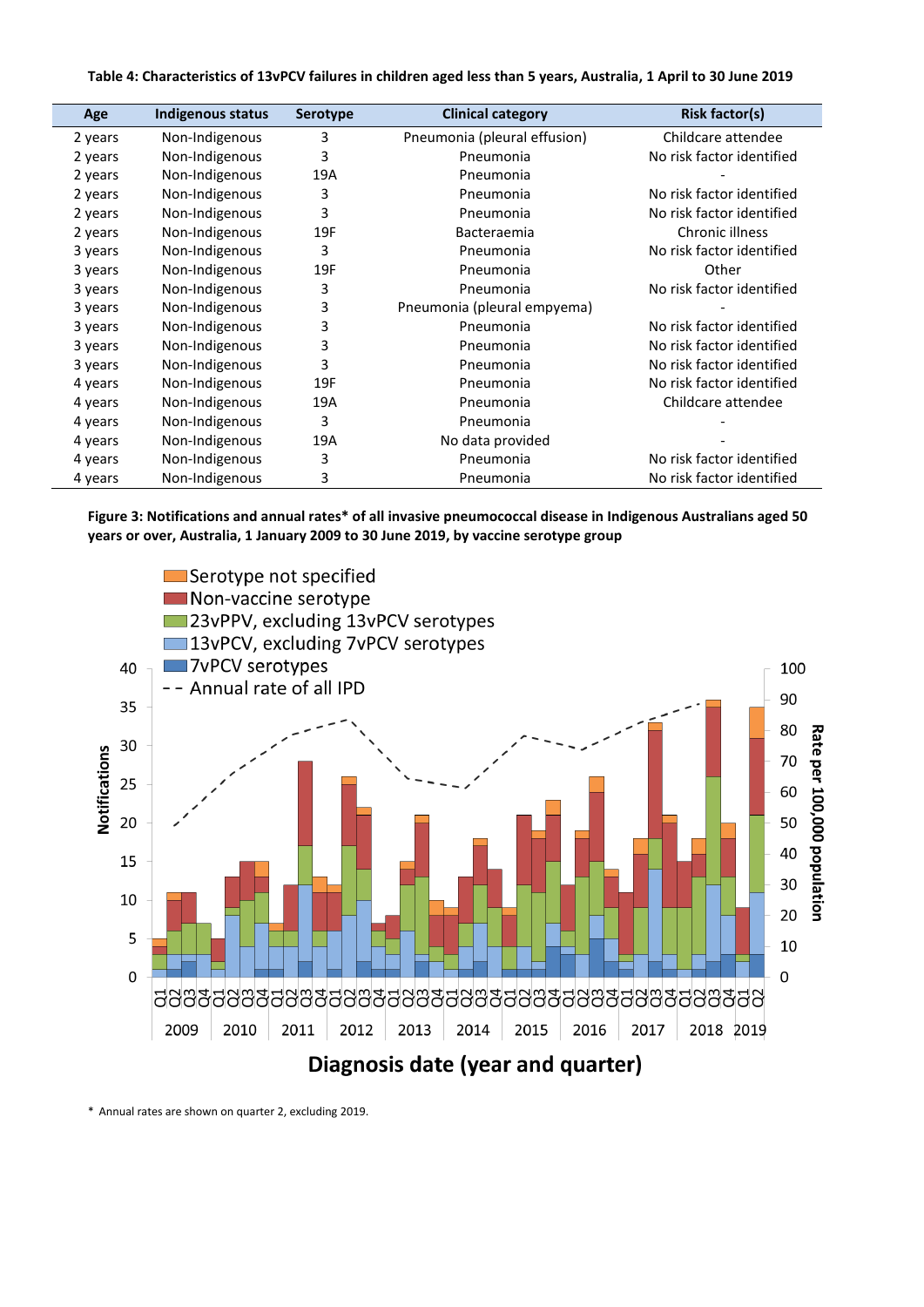<span id="page-6-0"></span>**Figure 4: Notifications and annual rates\* of all invasive pneumococcal disease in non-indigenous Australians# aged 65 years or over, Australia, 1 January 2009 to 30 June 2019, by vaccine serotype group**



\* Annual rates are shown on quarter 2, excluding 2019.

# Non-Indigenous Australians includes cases reported with as non-Indigenous, not stated, blank or unknown.

#### *Notes*

The data in this report are provisional and subject to change as laboratory results and additional case information become available. More detailed data analysis of IPD in Australia and surveillance methodology are described in the IPD annual report series published in *Communicable Diseases Intelligence*.

In Australia, pneumococcal vaccination is recommended as part of routine immunisation for children, individuals with specific underlying conditions associated with increased risk of IPD and older Australians. More information on the National Immunisation Program and pneumococcal vaccination recommendations can be found on the Australian Government Department of Health Immunisation [website](https://www.health.gov.au/health-topics/immunisation) (https://www.health.gov.au/health-topics/immunisation).

In this report, a 'vaccine failure' is reported when a child aged less than 5 years is diagnosed with IPD due to a serotype found in the 13vPCV and they have received 3 primary scheduled doses of 13vPCV at least 2 weeks prior to disease onset with at least 28 days between doses of vaccine.

There are currently two pneumococcal vaccines available in Australia via the National Immunisation Program, each targeting multiple serotypes (13vPCV and 23vPPV). Note, in this report serotype analysis is generally grouped according to vaccine composition, both historic and current (Table 5).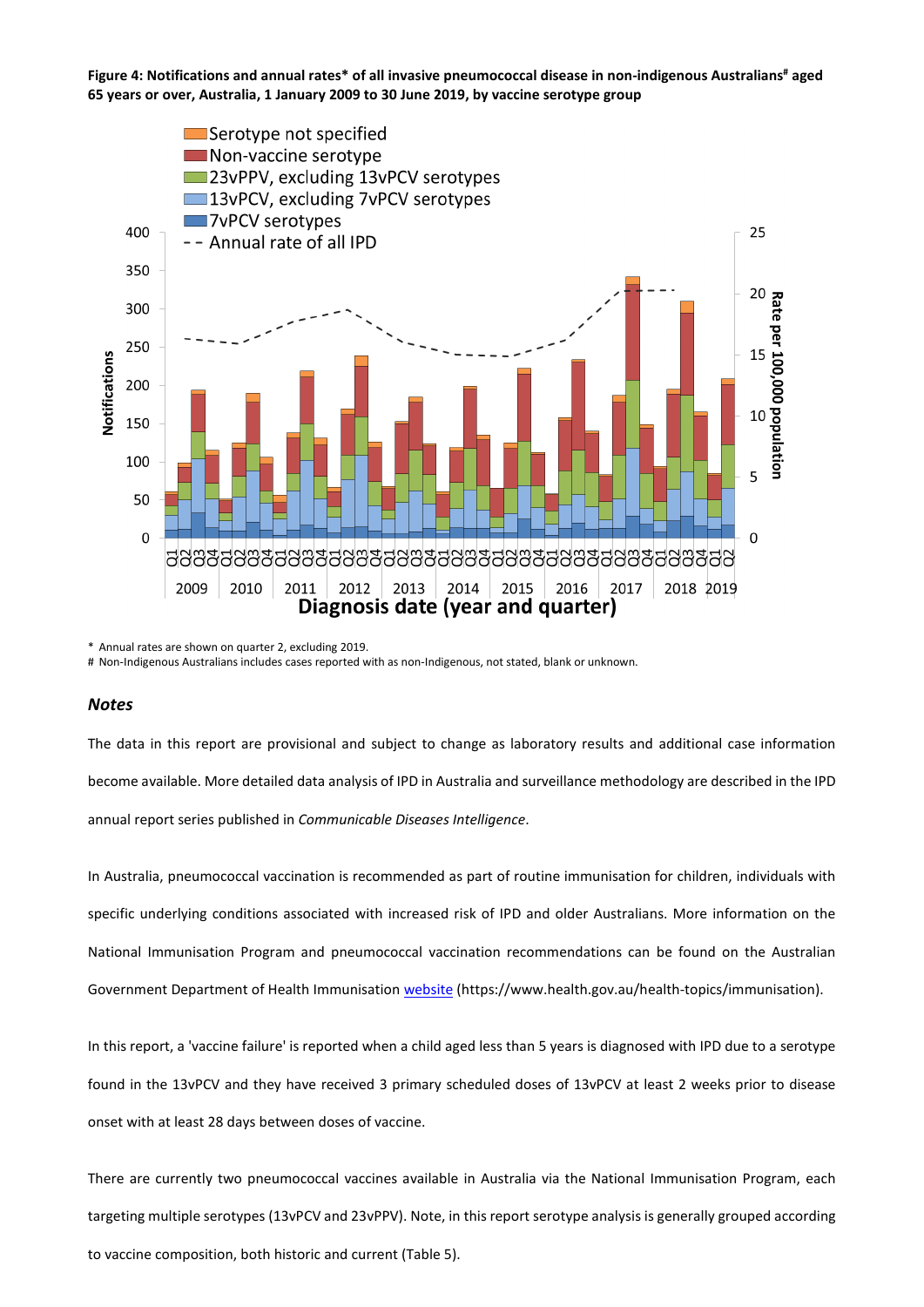Follow-up of all notified cases of IPD is undertaken in all states and territories except New South Wales and Victoria who conduct targeted follow-up of notified cases aged under 5 years, and 50 years or over for enhanced data. Follow-up of notified cases of IPD in Queensland is undertaken in all areas except Metro South and Gold Coast Public Health Units who conduct targeted follow-up of notified cases for those aged under 5 years only. However, in these areas where targeted case follow-up is undertaken, some enhanced data may also be available outside these targeted age groups.

| <b>Serotypes</b> | 7-valent<br>pneumococcal<br>conjugate<br>vaccine (7vPCV) | 10-valent<br>pneumococcal<br>conjugate vaccine<br>(10vPCV) | 13-valent<br>pneumococcal<br>conjugate vaccine<br>(13vPCV) | 23-valent<br>pneumococcal<br>polysaccharide vaccine<br>(23vPPV) |
|------------------|----------------------------------------------------------|------------------------------------------------------------|------------------------------------------------------------|-----------------------------------------------------------------|
| $\mathbf{1}$     |                                                          |                                                            |                                                            |                                                                 |
| $\overline{2}$   |                                                          |                                                            |                                                            |                                                                 |
| 3                |                                                          |                                                            | ✓                                                          |                                                                 |
| $\pmb{4}$        |                                                          |                                                            |                                                            |                                                                 |
| 5                |                                                          |                                                            |                                                            |                                                                 |
| 6A               |                                                          |                                                            |                                                            |                                                                 |
| 6B               |                                                          |                                                            |                                                            |                                                                 |
| 7F               |                                                          |                                                            |                                                            |                                                                 |
| 8                |                                                          |                                                            |                                                            |                                                                 |
| 9N               |                                                          |                                                            |                                                            |                                                                 |
| 9V               |                                                          | ✓                                                          | ✓                                                          |                                                                 |
| 10A              |                                                          |                                                            |                                                            |                                                                 |
| 11A              |                                                          |                                                            |                                                            |                                                                 |
| 12F              |                                                          |                                                            |                                                            |                                                                 |
| 14               |                                                          |                                                            | ✓                                                          |                                                                 |
| 15B              |                                                          |                                                            |                                                            |                                                                 |
| 17F              |                                                          |                                                            |                                                            |                                                                 |
| 18C              |                                                          |                                                            | ✓                                                          |                                                                 |
| 19A              |                                                          |                                                            |                                                            |                                                                 |
| 19F              |                                                          |                                                            |                                                            |                                                                 |
| 20               |                                                          |                                                            |                                                            |                                                                 |
| 22F              |                                                          |                                                            |                                                            |                                                                 |
| 23F              |                                                          |                                                            |                                                            |                                                                 |
| 33F              |                                                          |                                                            |                                                            |                                                                 |

**Table 5:** *Streptococcus pneumoniae* **serotypes targeted by pneumococcal vaccines**

#### *Acknowledgements*

Report prepared with the assistance of Mark Trungove and Luke Ramadge on behalf of the Enhanced Invasive Pneumococcal Disease Surveillance Working Group.

Enhanced Invasive Pneumococcal Disease Surveillance Working Group contributors to this report include (in alphabetical order): Frank Beard (NCIRS), Heather Cook (NT and secretariat), Lucinda Franklin (Vic.), Carolien Giele (WA), Robin Gilmour (NSW), Michelle Harlock (Tas.), Ben Howden (Microbiological Diagnostic Unit, University of Melbourne), Sanjay Jayasinghe (NCIRS), Vicki Krause (NT and chair), Shahin Oftadeh (Centre for Infectious Diseases and Microbiology Laboratory Services, NSW Health Pathology), Sue Reid (ACT), Vitali Sintchenko (Centre for Infectious Diseases and Microbiology- Public Health, Westmead Hospital), Helen Smith (Queensland Health Forensic and Scientific Services), Janet Strachan (Vic.), Hannah Vogt (SA), Angela Wakefield (Qld).